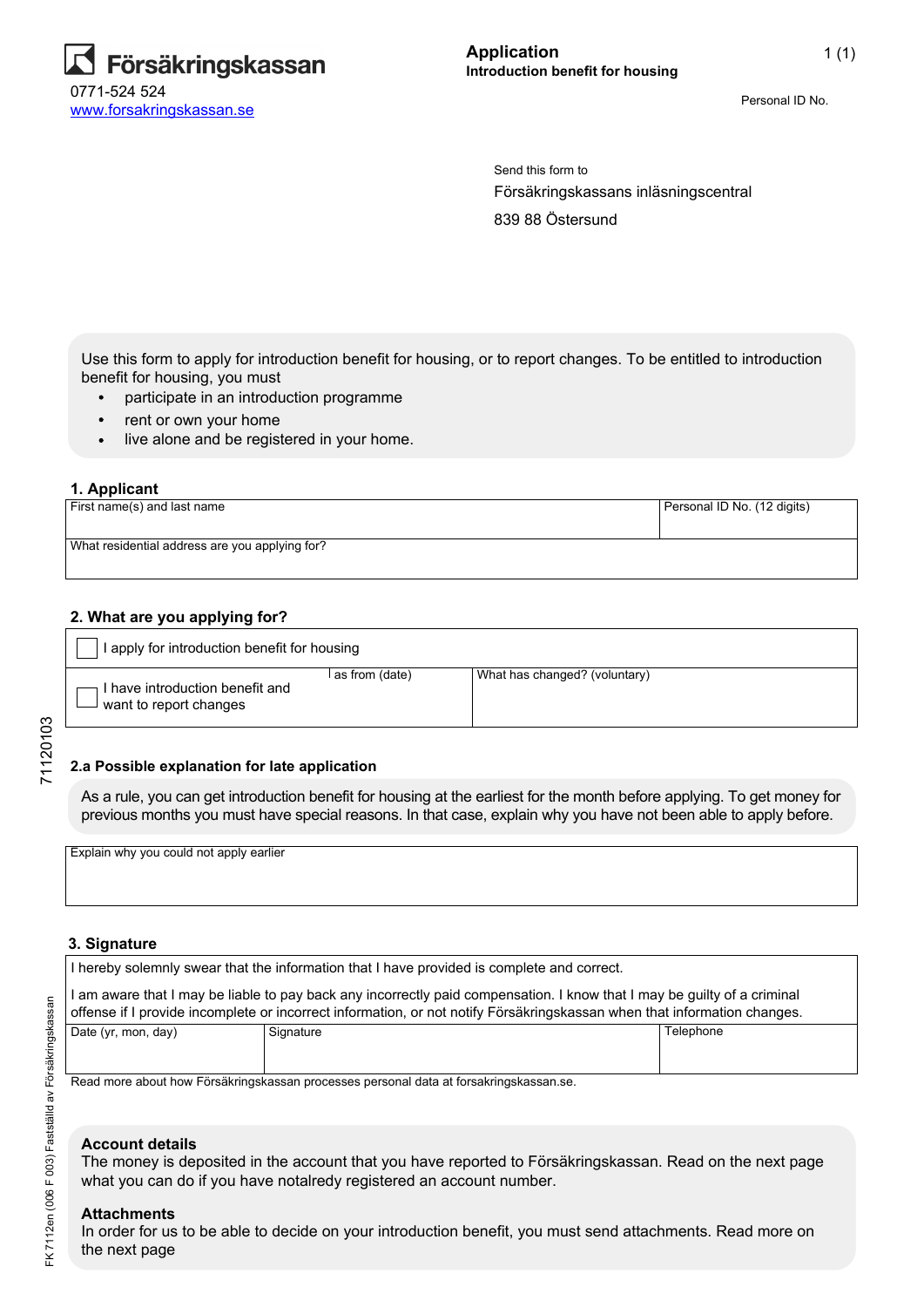**This page has no content and is only for creating a blank print page**